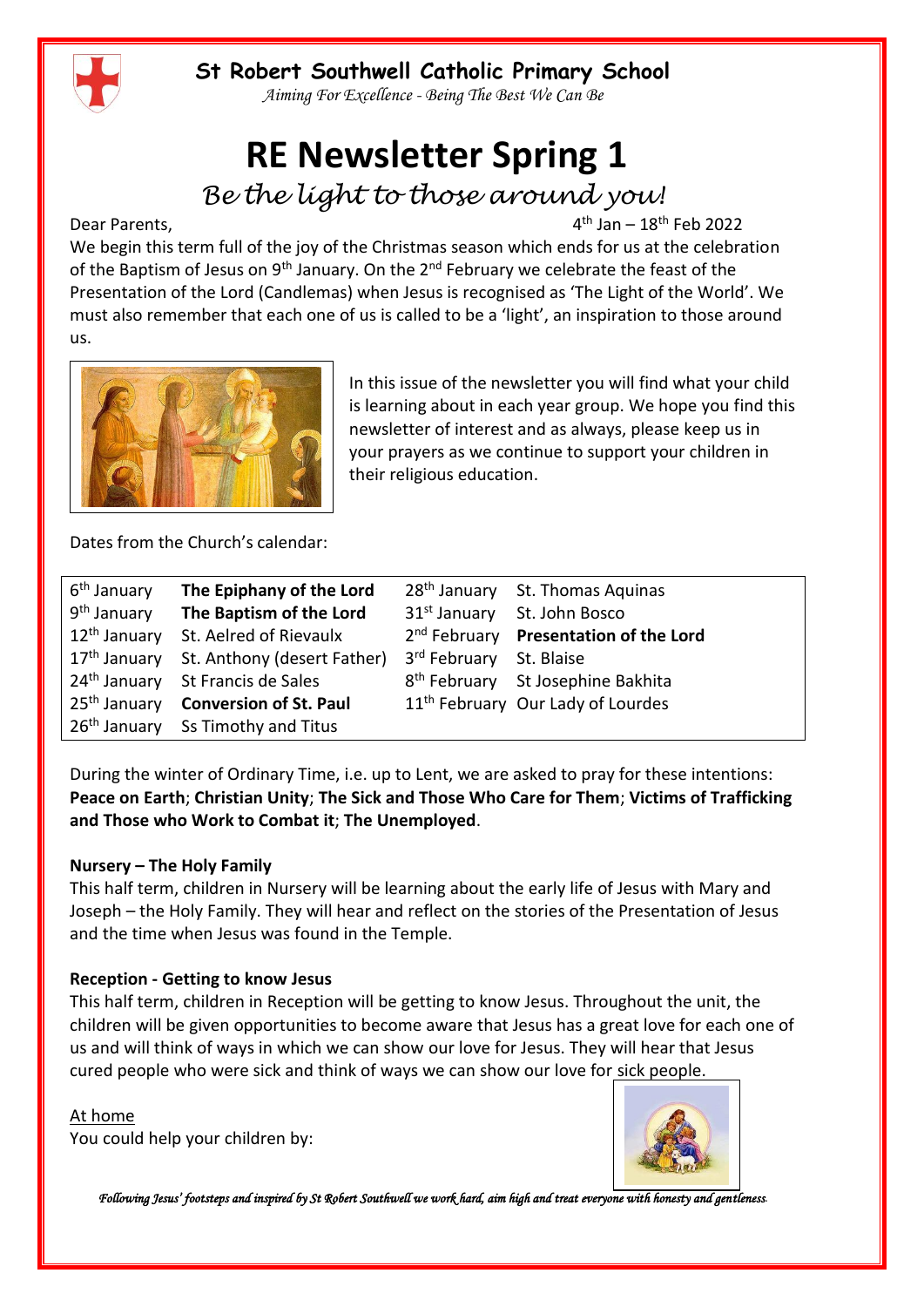*Aiming For Excellence - Being The Best We Can Be*

- saying or sharing prayers together
- talk about people who help us e.g. nurses, doctors
- talk about how we can help others
- giving them jobs which help at home

## **Year 1 – Families and Celebrations**

## "*The Christian family … can and should be called a domestic church. It is a community of faith, hope and charity*"

#### *Catechism of the Catholic Church*

The children will learn about what it means to be a member of a family and to be a member of the school community. They will learn what it means to belong to the Church family.



They will hear how Jesus' family took him to the Temple and think about why this was a special occasion. They will learn about some of the celebrations in the Church and why we celebrate these occasions.

#### At home

You could help your children by:

- discussing the importance of celebrations in our lives
- talking to your child about their baptism

## **Year 2 – The Good News**

#### "*Jesus is sent to preach good news to the poor. Jesus identifies himself with the poor of every kind and makes active love toward them the condition for entering his kingdom.*" *Catechism of the Catholic Church*

The children will learn that Jesus brought the good news of God's love and that this changed people's lives. They will learn that Jesus used his power to help others and reflect on the importance of these events.

They will reflect on how they can bring good news to their family and friends.

## At home

You could help your children by:

- highlighting opportunities when they can give thanks to God
- read stories about Jesus helping people, e.g. The feeding of the 5000

#### **Year 3 – Jesus the Teacher**

The children will learn that Jesus was born into a Jewish family. They will learn that Jesus attended synagogue as a child and as an adult read the Torah. They will learn that Jesus travelled about teaching people.

The children will learn that Jesus came to show us the way to live, understand why Jesus used parables to teach people and know and understand some of the parables Jesus told. The children will have a chance to appreciate the relevance of the parables for us today.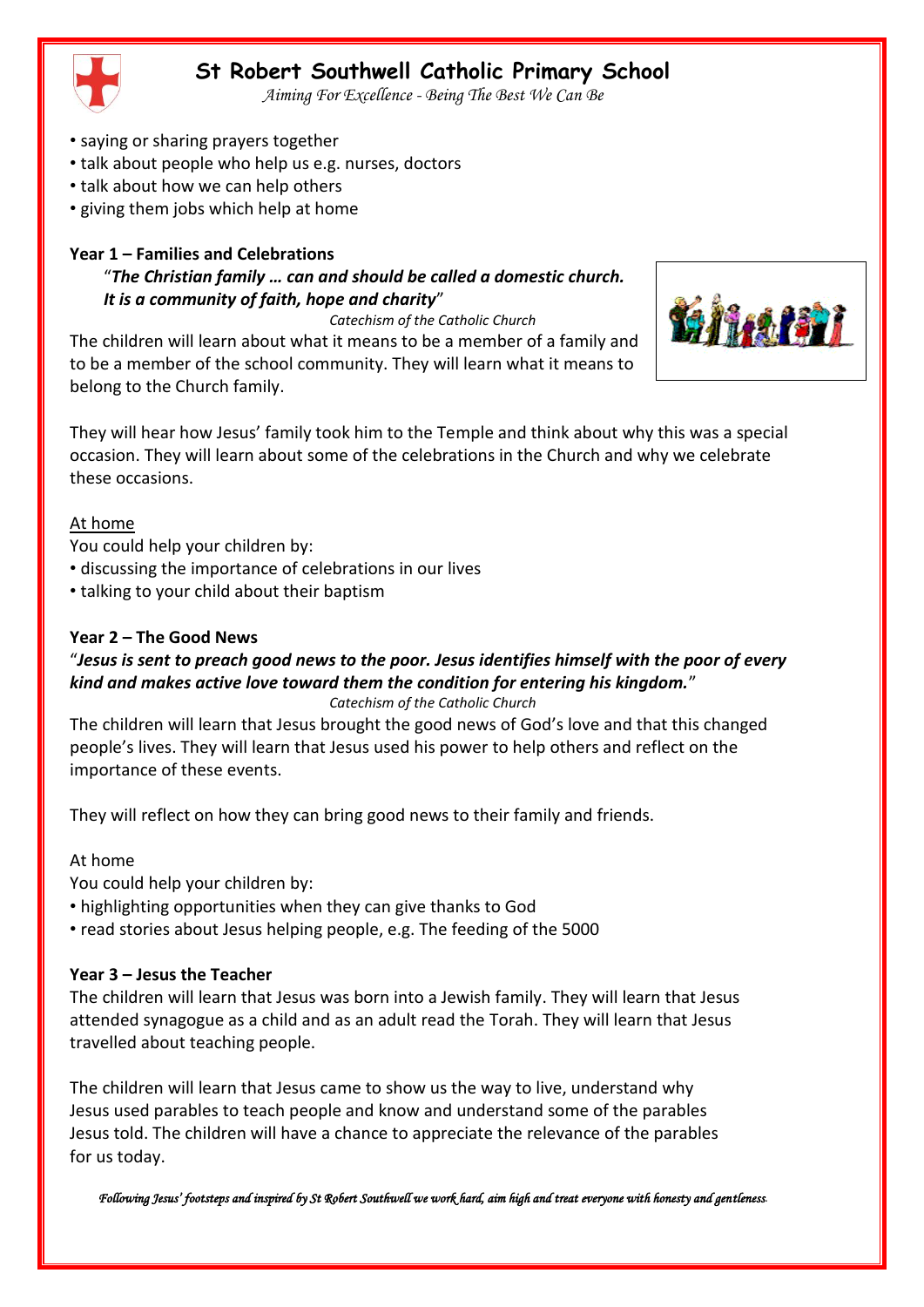

*Aiming For Excellence - Being The Best We Can Be*

At home:

You could help your children by:

• read some well known parables, e.g. 'The Sower' and talk about what they mean for us

#### **Year 4 – Celebrating the Mass**

**"In the Eucharist we receive Christ as our life and food, a promise of the eternal banquet of heaven. At the heart of the Eucharistic celebration are the bread and wine that become in reality Christ's Body and Blood. Catholic faith adores this enduring presence of Christ not only within the celebration of the Mass but also outside it."** *Religious Education Curriculum Directory*



Year 4 will know why Sunday is special for Christians and will know that we

come to Mass to hear the teaching of Jesus and pray to him. They will learn that in the Mass we offer thanks to God the Father for the gift of his Son and learn that during Mass the bread and wine become the body and blood of Jesus. They will learn that when we receive Holy Communion we receive Jesus and learn that Jesus is present in the Blessed Sacrament in the tabernacle. They will also learn some of the responses in the Mass and understand that Jesus died on the cross, and rose from the dead.

#### At Home

You could help your children by:

- talking to them about all the things we have to be thankful for
- talking to them about how Sunday is a special day for Christians

#### **Year 5 – Inspirational People**

## *"Love of neighbour … involves working for a just society… It includes love for the poor. Love of neighbour is also an expression of our search for God." Religious Education Curriculum Directory*

The children will learn about the conditions for following Jesus and learn how Jesus described a true disciple. They will have a chance to reflect on their commitment to following Jesus or their own faith. They will learn the story of a person who had a special love for those rejected by society and about someone who was an inspiration for young people. They will identify people today who are an inspiration in their service of others.

#### At home:

You could help your children by

• encouraging them to research some information about inspirational people and saints

#### **Year 6 – Jesus, the bread of life**

"*At the heart of the Eucharistic celebration are the bread and wine that become in reality Christ's Body and Blood. Catholic faith adores this enduring presence of Christ not only within the celebration of the Mass but also outside it.*"

*Religious Education Curriculum Directory*